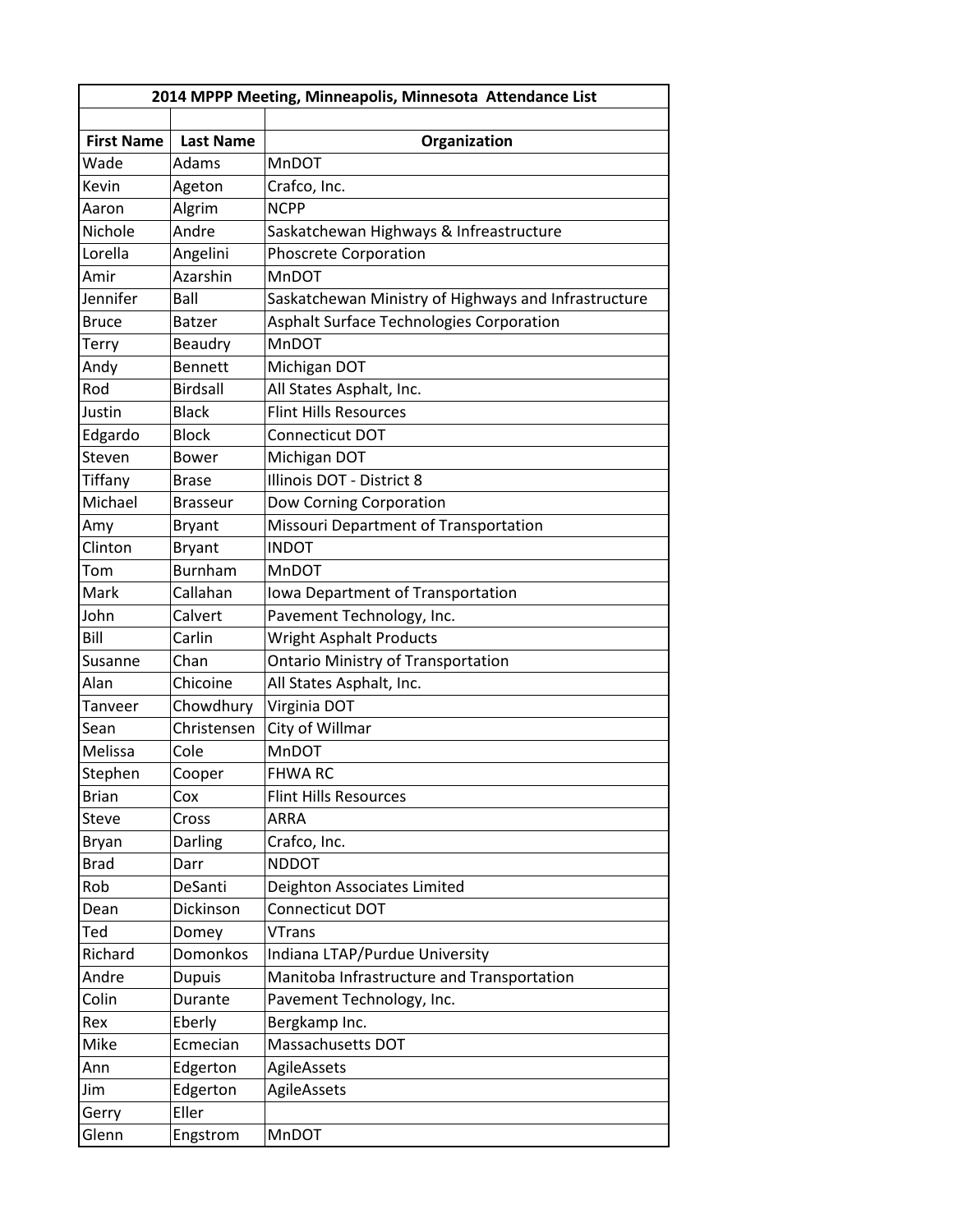| Chase        | Eyster      | <b>FORTA Corporation</b>                               |
|--------------|-------------|--------------------------------------------------------|
| Pablo        | Faillaci    | McHenry County Division of Transportation              |
| Jed          | Falgren     | MnDOT                                                  |
| Vern         | Falk        | Government of Manitoba                                 |
| Jim          | Feda        | <b>SCDOT</b>                                           |
| Colin        | Franco      | Rhode Island Department of Transportation              |
| Andrew       | Freeman     | <b>Wyoming DOT</b>                                     |
| Larry        | Galehouse   | <b>NCPP</b>                                            |
| Dan          | Gee         | ASI/Gee Asphalt                                        |
| King         | Gee         | <b>AASHTO</b>                                          |
| Jerry        | Geib        | <b>MnDOT</b>                                           |
| Mario        | Gomez       | Nevada DOT                                             |
| Doug         | Gordon      | Dustrol, Inc.                                          |
| Amanda       | Grande      | <b>NJDOT</b>                                           |
| Patte        | Hahn        | <b>NCPP</b>                                            |
| Adam         | Hahs        | <b>Vance Brothers</b>                                  |
| Geoff        | Hall        | Maryland SHA                                           |
| <b>Brian</b> | Hansen      | Dustrol, Inc.                                          |
| Mark         | Hansen      | City of Coon Rapids                                    |
| Chad         | Hanson      | <b>Husky Energy</b>                                    |
| Tim          | Harrawood   | Vance Brothers, Inc.                                   |
| Mark         | Haworth     | <b>Blastrac</b>                                        |
| Gill         | Hedman      | South Dakota DOT                                       |
| Evan         | Henninger   | Tri-State Asphalt, LLC                                 |
| Steven       | Henrichs    | MnDOT                                                  |
| <b>Blair</b> | Heptig      | Kansas DOT                                             |
| Matthew      | Hildebrand  | Government of Manitoba                                 |
| David        | Holtz       | <b>INDOT</b>                                           |
| Feng         | Hong        | <b>Texas DOT</b>                                       |
| William      | Hoppe       | Gallagher Asphalt Corporation - Hot in Place Recycling |
| Mark         | Ishee       | Ergon Asphalt & Emulsions, Inc.                        |
| Maureen      | Jensen      | MnDOT                                                  |
| Al           | Johnson     | <b>WISDOT</b>                                          |
| Patty        | Johnson     | MnDOT                                                  |
| Cecil        | Jones       | Diversified Engineering Services, Inc.                 |
| Josh         | Jones       | Blastrac                                               |
| Ted          | Jones       | The Fort Miller Co., Inc.                              |
| David        | Junk        | The Fort Miller Co., Inc.                              |
| Michael      | Kadow       | <b>Flint Hills Resources</b>                           |
| Tom          | Kelly       | Crafco, Inc.                                           |
| Kevin        | Kliethermes | <b>FHWA</b>                                            |
| Jeff         | Koebrick    | Convergent Concrete Technologies                       |
| Terry        | Kraemer     | Diamond Surface Inc.                                   |
| Tom          | Kuennan     | FP2, Inc.                                              |
| Chris        | Kufner      | MnDOT                                                  |
| Donna        | Kwapis      | AkzoNobel                                              |
| Darlene      | Lane        | <b>NCPP</b>                                            |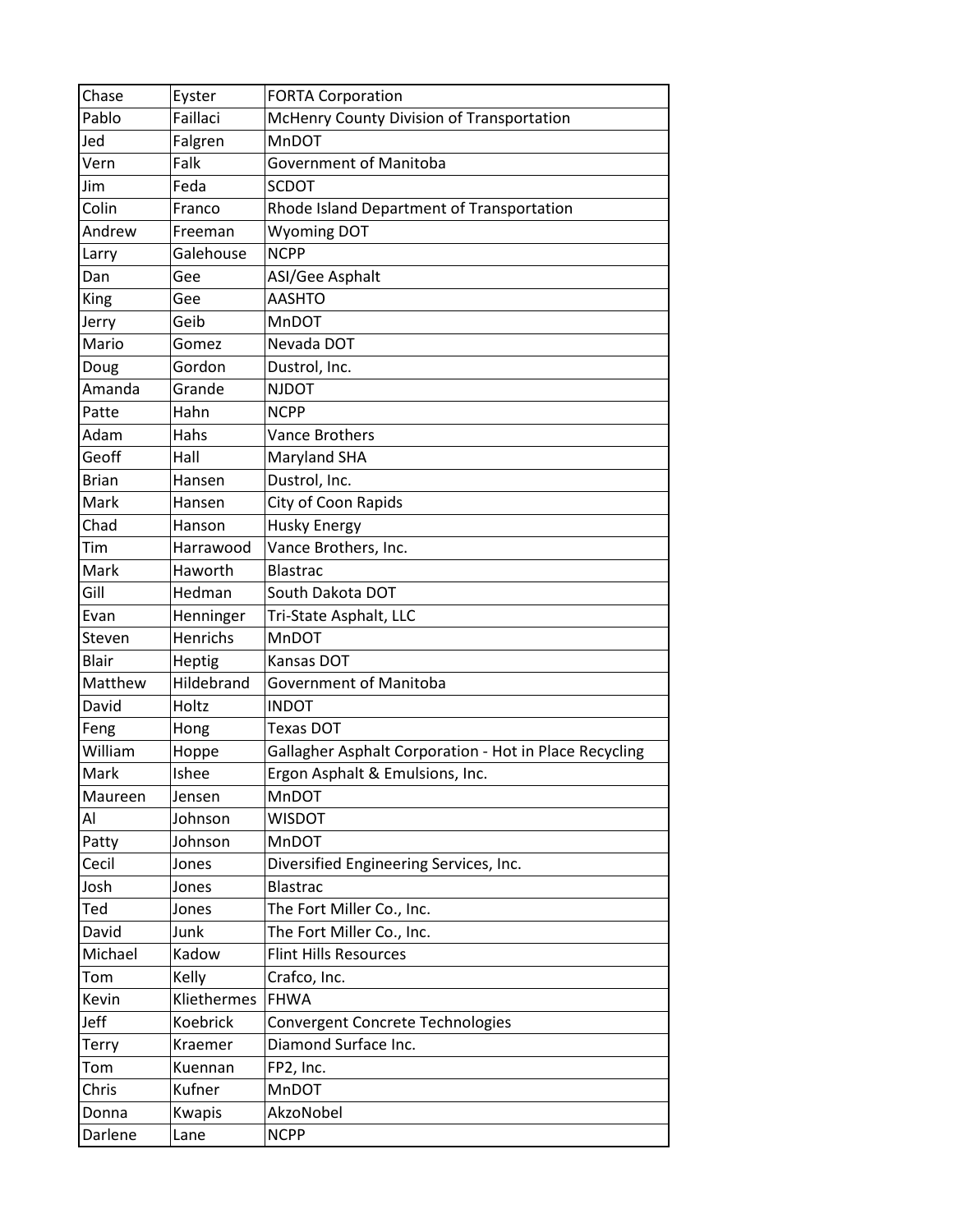| Joseph       | LaRusso       | Asphalt Systems Inc (ASI)                   |
|--------------|---------------|---------------------------------------------|
| Jianhua      | Li            | <b>Washington DOT</b>                       |
| Tara         | Liske         | Manitoba Infrastructure and Transportation  |
| Chris        | Lubbers       | Kraton Polymers, LLC                        |
| <b>Steve</b> | Lund          | <b>MnDOT</b>                                |
| Scott        | Mathison      | Pathway Services, Inc.                      |
| Ronald       | Matteson      | Ergon Asphalt & Emulsions                   |
| Jim          | <b>McGraw</b> | MnDOT                                       |
| Ed           | McLean        | Phoscrete Corporation                       |
| Todd         | Miller        | Missouri Department of Transportation       |
| Michael      | Mitchell      | <b>Vance Brothers</b>                       |
| Clark        | Moe           | MnDOT                                       |
| Dan          | Moellman      | The Fort Miller Co., Inc.                   |
| Nate         | Moore         | Maryland SHA                                |
| Aric         | Morse         | Ohio Dept. of Transportation                |
| James        | Moulthrop     | FP2, Inc.                                   |
| Edmund       | <b>Naras</b>  | Massachusetts DOT                           |
| Scott        | Nazar         | <b>FORTA Corporation</b>                    |
| <b>Blake</b> | Nelson        | MnDOT                                       |
| Kurt         | Nelson        | <b>Unique Paving Materials Corp</b>         |
| <b>Tracy</b> | Nowaczyk      | <b>KYTC</b>                                 |
| Darrin       | Nystrom       | Crafco, Inc.                                |
| Roger        | Olson         | MnDOT                                       |
| Robert       | Orthmeyer     | <b>FHWA RC</b>                              |
| Patrick      | Overton       | <b>FDOT</b>                                 |
| Kevin        | Palic         | Kansas DOT                                  |
| Shelly       | Pedersen      | <b>MnDOT</b>                                |
| Pierre       | Peltier       | Strawser Construction, Inc.                 |
| Josh         | Pemberton     | <b>Unique Paving Materials</b>              |
| David        | Peshkin       | Applied Pavement Technology Inc.            |
| Bart         | Pharr         | Fibrecrete Technologies, LLC                |
| <b>Buzz</b>  | Powell        |                                             |
| Michael      | Prather       | <b>INDOT</b>                                |
| Ashok        | Punjabi       | Michigan DOT                                |
| Kevin        | Robertson     | Arizona Department of Transportation (ADOT) |
| Michael      | Robson        | Fugro Roadware, Inc.                        |
| LaDonna      | Rowden        | <b>Illinois DOT</b>                         |
| <b>Rick</b>  | Rowen         | South Dakota DOT                            |
| Michael      | Santi         | <b>Idaho Transportation Department</b>      |
| Ken          | Schakelman    | Henry G Meigs                               |
| Paul         | <b>Schaus</b> | Colas/Road Fabrics                          |
| Larry        | Scofield      | <b>IGGA</b>                                 |
| Russ         | Senn          | <b>Flint Hills Resources</b>                |
| Todd         | Shields       | <b>INDOT</b>                                |
| Greg         | Sholar        | <b>FDOT</b>                                 |
| Ron          | Simbari       | All States Asphalt, Inc.                    |
| Jason        | Simmons       | <b>UDOT</b>                                 |